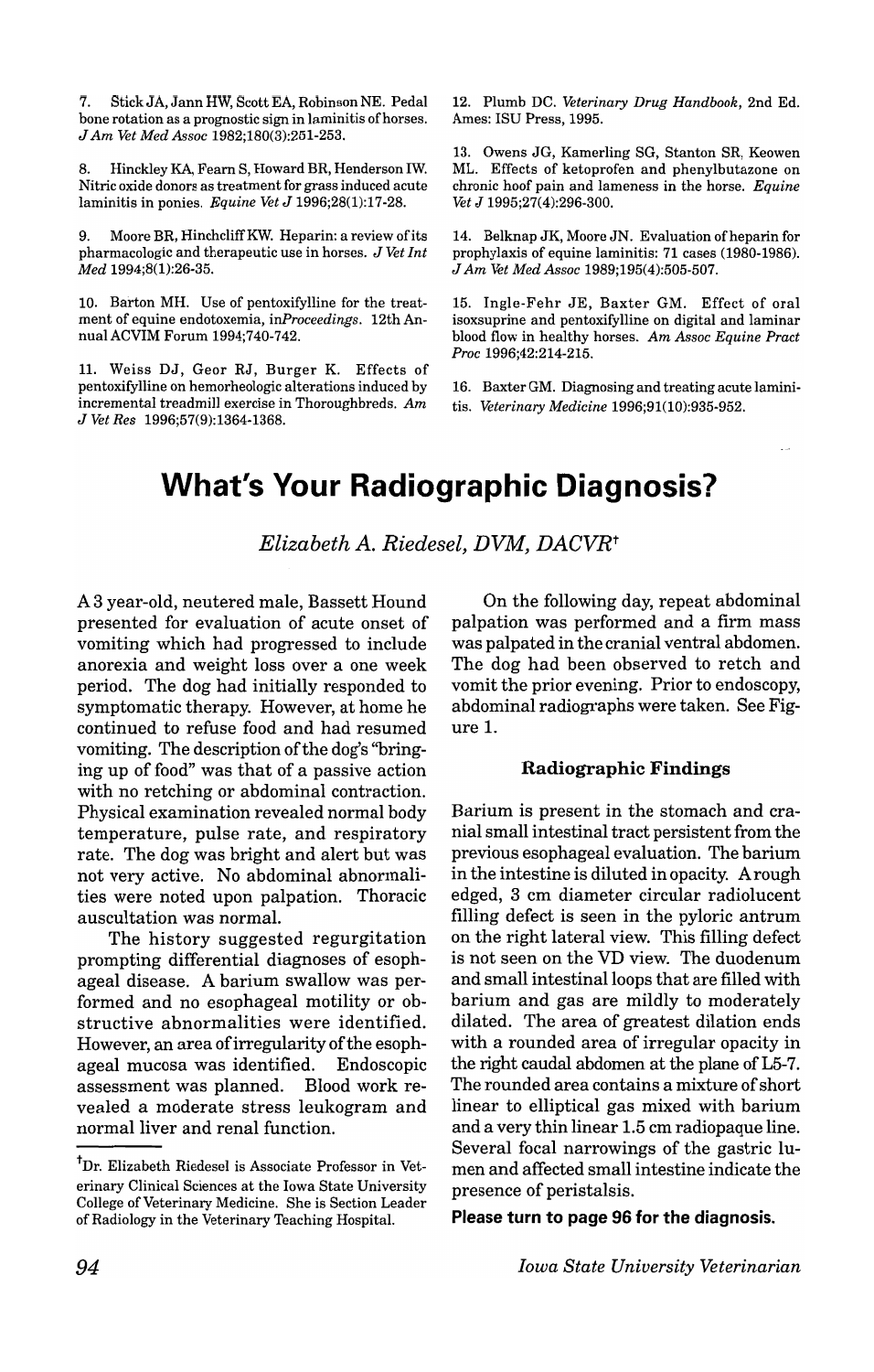



**Figure 1:** Right lateral and VD abdominal radiographs of 3 year-old Bassett Hound being evaluated for vomiting. These films were taken the day after evaluation of the esophagus with a barium swallow.

**Spring, 1997 95**